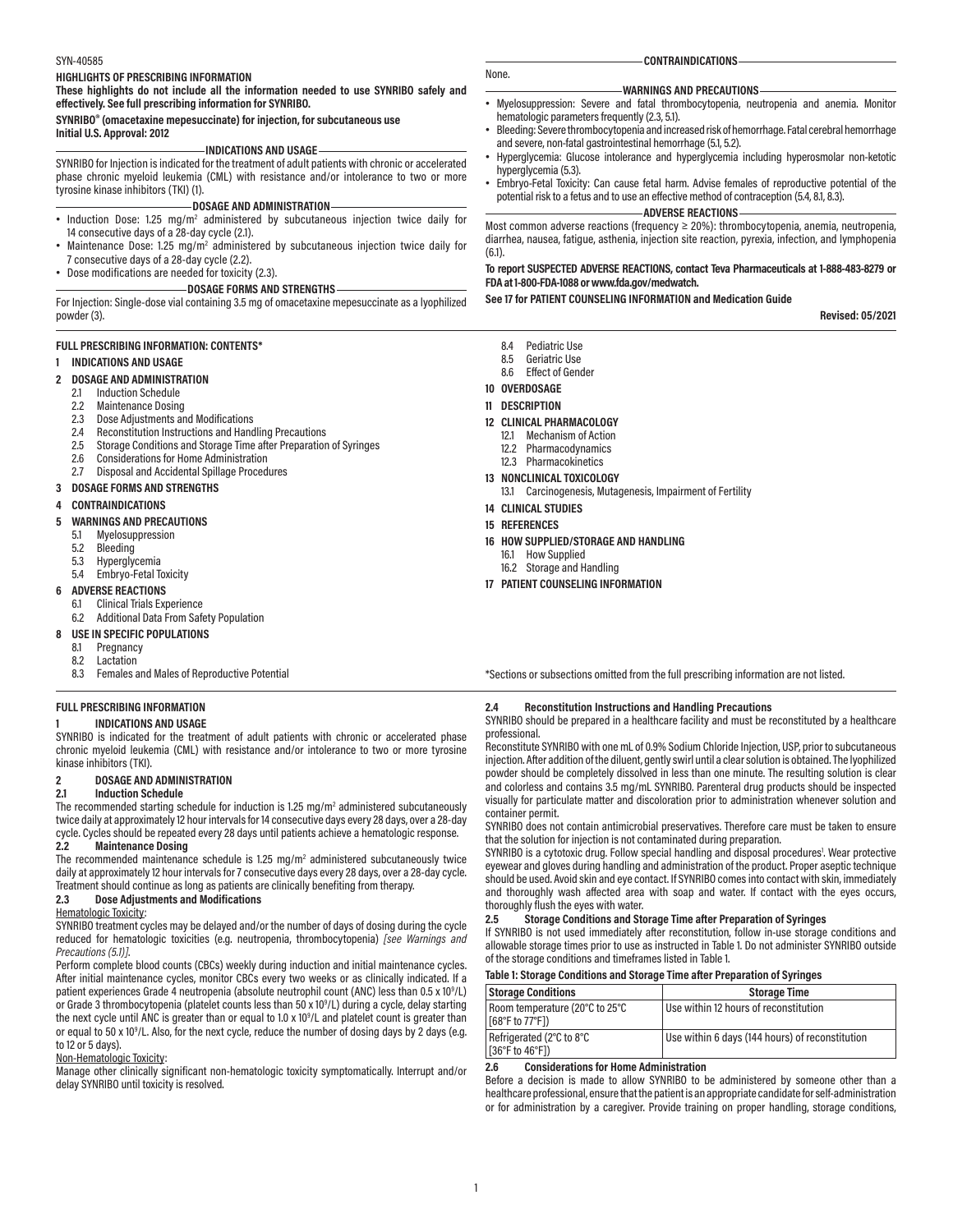administration, disposal, and clean-up of accidental spillage of the product. Ensure that patients receive the necessary supplies for home administration. At minimum these should include:

- Reconstituted SYNRIBO in syringe with a capped needle for subcutaneous injection. Syringe(s) should be filled to the patient-specific dose.
- Protective eyewear
- Gloves
- An appropriate biohazard container
- Absorbent pad(s) for placement of administration materials and for accidental spillage
- Alcohol swabs
- Gauze pads
- Ice packs or cooler for transportation of reconstituted SYNRIBO syringes

If a patient or caregiver cannot be trained for any reason, then in such patients, SYNRIBO should be administered by a healthcare professional.<br>2.7 Disposal and Accidental Spillage P

#### **2.7 Disposal and Accidental Spillage Procedures**

After administration, any unused solution should be discarded properly<sup>1</sup>. Instruct patients planning home administration on the following: do not recap or clip the used needle, and do not place used needles, syringes, vials, and other used supplies in a household trash or recycling bin. Used needles, syringes, vials, and other used supplies should be disposed of in an appropriate biohazard container.

If accidental spillage occurs, continue to use protective eyewear and gloves, wipe the spilled liquid with the absorbent pad, and wash the area with water and soap. Then, place the pad and gloves into the biohazard container and wash hands thoroughly. Return the biohazard container to the clinic or pharmacy for final disposal.

#### **3 DOSAGE FORMS AND STRENGTHS**

SYNRIBO for Injection contains 3.5 mg omacetaxine mepesuccinate; as a sterile, preservative-free, white to off-white lyophilized powder in a single-dose vial.

**4 CONTRAINDICATIONS**

None.

# **5 WARNINGS AND PRECAUTIONS**

### **5.1 Myelosuppression**

In uncontrolled trials with SYNRIBO, patients with chronic phase and accelerated phase CML experienced NCI CTC (version 3.0) Grade 3 or 4 thrombocytopenia (85%, 88%), neutropenia (81%, 71%), and anemia (62%, 80%), respectively. Fatalities related to myelosuppression occurred in 3% of patients in the safety population (N=163). Patients with neutropenia are at increased risk for infections, and should be monitored frequently and advised to contact a physician if they have symptoms of infection or fever.

Monitor complete blood counts weekly during induction and initial maintenance cycles and every two weeks during later maintenance cycles, as clinically indicated. In clinical trials myelosuppression was generally reversible and usually managed by delaying next cycle and/ or reducing days of treatment with SYNRIBO *[see Dosage and Administration (2.3) and Adverse Reactions (6.1)]*.

#### **5.2 Bleeding**

SYNRIBO causes severe thrombocytopenia which increases the risk of hemorrhage. In clinical trials with CP and AP CML patients, a high incidence of Grade 3 and 4 thrombocytopenia (85% and 88%, respectively) was observed. Fatalities from cerebral hemorrhage occurred in 2% of patients treated with SYNRIBO in the safety population. Severe, non-fatal, gastrointestinal hemorrhages occurred in 2% of patients in the same population. Most bleeding events were associated with severe thrombocytopenia.

Monitor platelet counts as part of the CBC monitoring as recommended *[see Warnings and Precautions (5.1)]*. Avoid anticoagulants, aspirin, and non-steroidal anti-inflammatory drugs (NSAIDs) when the platelet count is less than 50,000/ $\mu$ L as they may increase the risk of bleeding.<br>5.3 Hynerglycemia **5.3 Hyperglycemia**

SYNRIBO can induce glucose intolerance. Grade 3 or 4 hyperglycemia was reported in 11% of patients in the safety population. Hyperosmolar non-ketotic hyperglycemia occurred in 1 patient treated with SYNRIBO in the safety population. Monitor blood glucose levels frequently, especially in patients with diabetes or risk factors for diabetes. Avoid SYNRIBO in patients with poorly controlled diabetes mellitus until good glycemic control has been established.<br>5.4 Embryo-Fetal Toxicity

#### **5.4 Embryo-Fetal Toxicity**

Based on findings from animal reproduction studies and the drug's mechanism of action, SYNRIBO can cause fetal harm when administered to a pregnant woman. Advise pregnant women of the potential risk to a fetus. Advise females of reproductive potential to use an effective method of contraception during treatment with SYNRIBO and for 6 months after the final dose *[see Use in Specific Populations (8.1, 8.3) and Clinical Pharmacology (12.1)]*.

Advise males with female partners of reproductive potential to use effective contraception during treatment with SYNRIBO and for 3 months after the final dose *[see Use in Specific Populations (8.3)]*.

#### **6 ADVERSE REACTIONS**

The following clinically significant adverse reactions have been associated with SYNRIBO in clinical trials and are discussed in greater detail in other sections of the label.

- Myelosuppression *[see Warnings and Precautions (5.1)]*
- Bleeding *[see Warnings and Precautions (5.2)]*
- Hyperglycemia *[see Warnings and Precautions (5.3)]*

#### **6.1 Clinical Trials Experience**

Because clinical trials are conducted under widely varying conditions, adverse reaction rates observed in the clinical trials of a drug cannot be directly compared to rates in the clinical trials of another drug and may not reflect the rates observed in practice.

The safety data for SYNRIBO are from 3 clinical trials which enrolled a total of 163 adult patients with TKI resistant and/or intolerant chronic phase (N=108) and accelerated phase (N=55) CML. All patients were treated with initial induction therapy consisting of a dose of 1.25 mg/m<sup>2</sup> administered subcutaneously twice daily for 14 consecutive days every 28 days (induction cycle). Responding patients were then treated with the same dose and a twice daily schedule for 7 consecutive days every 28 days (maintenance cycle).

### Chronic Phase CML

The median duration of exposure for the 108 patients with chronic phase CML was 7.4 months (range 0 to 43 months). The median total cycles of exposure was 6 (range 1 to 41), and the median total dose delivered during the trials was 131 mg/m<sup>2</sup> (range 1.2 to 678). Among the patients with chronic phase CML, 87% received 14 days of treatment during cycle 1. By cycles 2 and 3, the percentage of patients receiving 14 days of treatment decreased to 42% and 16% respectively. Of the 91 patients who received at least 2 cycles of treatment, 79 (87%) had at least 1 cycle delay during the trials. The median number of days of cycle delays was greatest for cycle 2 (17 days) and cycle 3 (25 days) when more patients were receiving induction cycles.

Adverse reactions were reported for 99% of the patients with chronic phase CML. A total of 18% of patients had adverse reactions leading to withdrawal. The most frequently occurring adverse reactions leading to discontinuation were pancytopenia, thrombocytopenia, and increased alanine aminotransferase (each 2%). A total of 87% of patients reported at least 1 Grade 3 or Grade 4 treatment emergent adverse reaction (Table 2).

| Table 2: Adverse Reactions Occurring <sup>a</sup> in at Least 10% of Patients (Chronic Myeloid Leukemia |  |
|---------------------------------------------------------------------------------------------------------|--|
| - Chronic Phase)                                                                                        |  |

|                                                            |                      | Number (%) of Patients |
|------------------------------------------------------------|----------------------|------------------------|
|                                                            |                      | $(N=108)$              |
| <b>Adverse reactions</b>                                   | <b>All reactions</b> | Grade 3 or 4 reactions |
| Patients with at least 1 commonly occurring                | 107 (99)             | 94 (87)                |
| adverse reaction                                           |                      |                        |
| <b>Blood and Lymphatic System Disorders</b>                |                      |                        |
| Thrombocytopenia                                           | 82 (76)              | 73 (68)                |
| Anemia                                                     | 66 (61)              | 39 (36)                |
| Neutropenia                                                | 57(53)               | 51(47)                 |
| Lymphopenia                                                | 18 (17)              | 17(16)                 |
| <b>Bone Marrow Failure</b>                                 | 11(10)               | 11(10)                 |
| Febrile Neutropenia                                        | 11(10)               | 11(10)                 |
| <b>Gastrointestinal Disorders</b>                          |                      |                        |
| Diarrhea                                                   | 44 (41)              | 1(1)                   |
| Nausea                                                     | 38(35)               | 1(1)                   |
| Constipation                                               | 15(14)               | 0                      |
| Abdominal Pain/Upper Abdominal Pain                        | 25(23)               | 0                      |
| Vomitina                                                   | 13(12)               | $\Omega$               |
| <b>General Disorders and Administration Site</b>           |                      |                        |
| <b>Conditions</b>                                          |                      |                        |
| Fatique                                                    | 31(29)               | 5(5)                   |
| Pyrexia                                                    | 27(25)               | 1(1)                   |
| Asthenia                                                   | 25(23)               | 1(1)                   |
| Edema Peripheral                                           | 17(16)               | 0                      |
| Infusion and injection site related reactions <sup>b</sup> | 38 (35)              | $\Omega$               |
| Infections and Infestations <sup>c</sup>                   | 52 (48)              | 12(11)                 |
| <b>Metabolism and Nutrition Disorders</b>                  |                      |                        |
| Anorexia                                                   | 11(10)               | 1(1)                   |
| <b>Musculoskeletal and Connective Tissue</b>               |                      |                        |
| <b>Disorders</b>                                           |                      |                        |
| Arthralgia                                                 | 20(19)               | 1(1)                   |
| Pain in Extremity                                          | 14(13)               | 1(1)                   |
| <b>Back Pain</b>                                           | 13(12)               | 2(2)                   |
| Myalgia                                                    | 12(11)               | 1(1)                   |
| <b>Nervous System Disorders</b>                            |                      |                        |
| Headache                                                   | 22(20)               | 1(1)                   |
| <b>Psychiatric Disorders</b>                               |                      |                        |
| Insomnia                                                   | 13(12)               | 1(1)                   |
| Respiratory, Thoracic and<br><b>Mediastinal Disorders</b>  |                      |                        |
| Cough                                                      | 17(16)               | 1(1)                   |
| Epistaxis                                                  | 18 (17)              | 1(1)                   |
| <b>Skin and Subcutaneous Tissue Disorders</b>              |                      |                        |
| Alopecia                                                   | 16(15)               | 0                      |
| Rash                                                       | 12(11)               | 0                      |
|                                                            |                      |                        |

<sup>a</sup> Occurred in the period between the first dose and 30 days after the last dose.<br><sup>b</sup> Includes infusion related reaction, injection site erythema, injection site hematoma, injection site hemorrhage, injection site hypersensitivity, injection site induration, injection site inflammation, injection site irritation, injection site mass, injection site edema, injection site

pruritus, injection site rash, and injection site reaction.<br>
C Infection includes bacterial, viral, fungal, and non-specified.

Serious adverse reactions were reported for 51% of patients. Serious adverse reactions reported for at least 5% of patients were bone marrow failure and thrombocytopenia (each 10%), and febrile neutropenia (6%). Serious adverse reactions of infections were reported for 8% of patients.

Deaths occurred while on study in five (5%) patients with CP CML. Two patients died due to cerebral hemorrhage, one due to multi-organ failure, one due to progression of disease, and one from unknown causes.

#### Accelerated Phase CML

Median total cycles of exposure was 2 (range 1 to 29), and the median total dose delivered during the trials was 70 mg/m<sup>2</sup>. The median duration of exposure for the 55 patients with accelerated phase CML was 1.9 months (range 0 to 30 months). Of the patients with accelerated phase CML, 86% received 14 days of treatment during cycle 1. By cycles 2 and 3, the percentage of patients receiving 14 days of treatment decreased to 55% and 44% respectively. Of the 40 patients who received at least 2 cycles of treatment, 27 (68%) had at least 1 cycle delay during the trials. The median number of days of cycle delays was greatest for cycle 3 (31 days) and cycle 8 (36 days).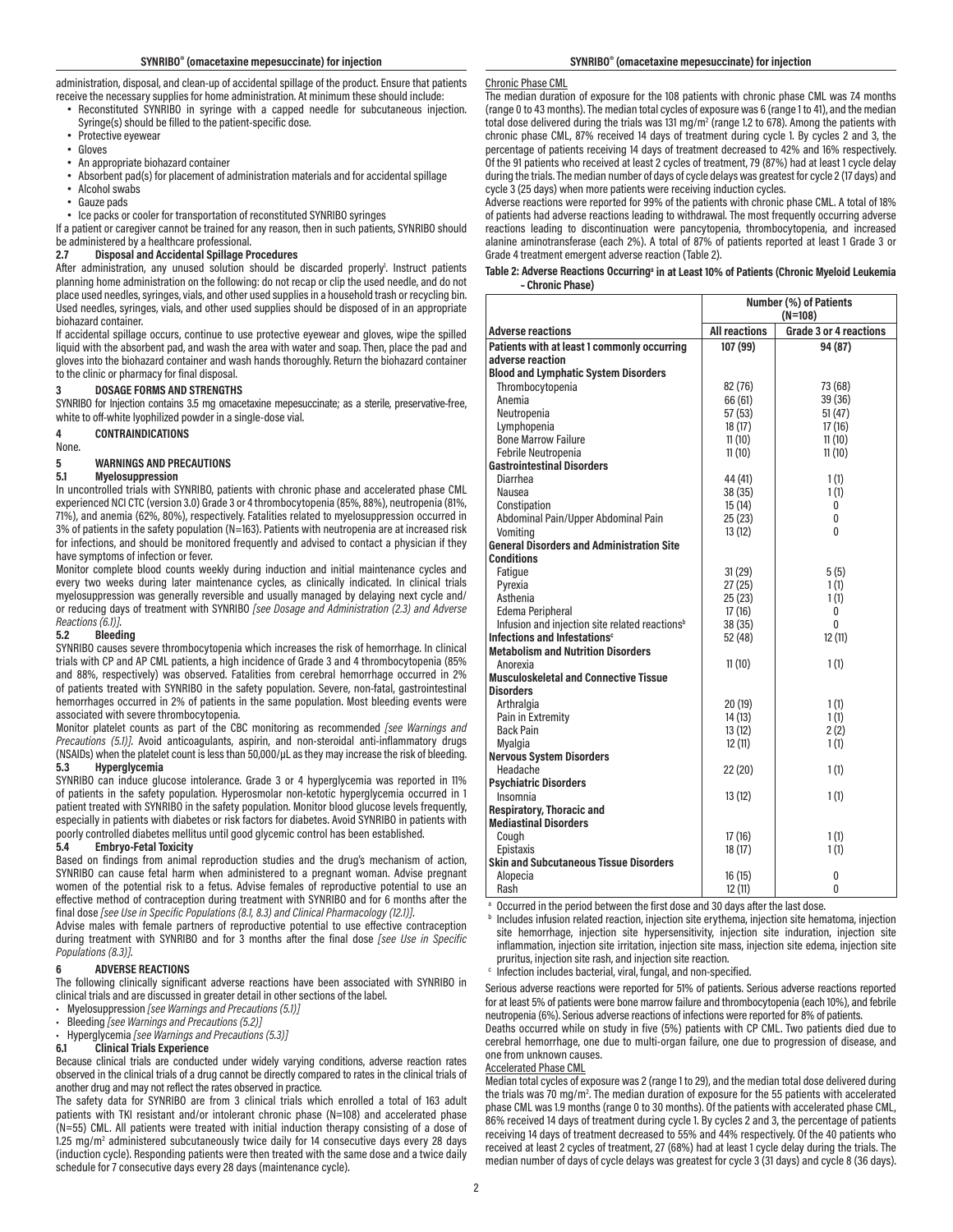Adverse reactions regardless of investigator attribution were reported for 100% patients with accelerated phase CML. A total of 33% of patients had adverse reactions leading to withdrawal. The most frequently occurring adverse reactions leading to withdrawal were leukocytosis (6%), and thrombocytopenia (4%). A total of 84% of patients reported at least 1 Grade 3 or Grade 4 treatment emergent adverse reaction (Table 3).

#### Table 3: Adverse Reactions Occurring<sup>a</sup> in at Least 10% of Patients (Chronic Myeloid Leukemia  **– Accelerated Phase)**

|                                                            | <b>Number (%) of Patients</b><br>$(N=55)$ |                        |
|------------------------------------------------------------|-------------------------------------------|------------------------|
| <b>Adverse reactions</b>                                   | <b>All reactions</b>                      | Grade 3 or 4 reactions |
| Patients with at least 1 commonly occurring                | 55 (100)                                  | 47 (86)                |
| adverse reaction                                           |                                           |                        |
| <b>Blood and Lymphatic System Disorders</b>                |                                           |                        |
| Anemia                                                     | 28(51)                                    | 21(38)                 |
| Febrile Neutropenia                                        | 11(20)                                    | 9(16)                  |
| Neutropenia                                                | 11(20)                                    | 10(18)                 |
| Thrombocytopenia                                           | 32(58)                                    | 27 (49)                |
| <b>Gastrointestinal Disorders</b>                          |                                           |                        |
| Diarrhea                                                   | 19 (35)                                   | 4(7)                   |
| Nausea                                                     | 16(29)                                    | 2(4)                   |
| Vomiting                                                   | 9(16)                                     | 1(2)                   |
| Abdominal Pain/Upper Abdominal Pain                        | 9(16)                                     | 0                      |
| <b>General Disorders and</b>                               |                                           |                        |
| <b>Administration Site Conditions</b>                      |                                           |                        |
| Fatique                                                    | 17(31)                                    | 5(9)                   |
| Pyrexia                                                    | 16(29)                                    | 1(2)                   |
| Asthenia                                                   | 13 (24)                                   | 1(2)                   |
| Chills                                                     | 7(13)                                     | 0                      |
| Infusion and injection site related reactions <sup>b</sup> | 12 (22)                                   | $\Omega$               |
| Infections and Infestations <sup>c</sup>                   | 31(56)                                    | 11(20)                 |
| <b>Metabolism and Nutrition Disorders</b>                  |                                           |                        |
| Anorexia                                                   | 7(13)                                     | 1(2)                   |
| Musculoskeletal and                                        |                                           |                        |
| <b>Connective Tissue Disorders</b>                         |                                           |                        |
| Pain in Extremity                                          | 6(11)                                     | 1(2)                   |
| <b>Nervous System Disorders</b>                            |                                           |                        |
| Headache                                                   | 7(13)                                     | 0                      |
| <b>Respiratory, Thoracic and Mediastinal</b>               |                                           |                        |
| <b>Disorders</b>                                           |                                           |                        |
| Cough                                                      | 8(15)                                     | 0                      |
| Dyspnea                                                    | 6(11)                                     | 1(2)                   |
| Epistaxis                                                  | 6(11)                                     | 1(2)                   |

<sup>a</sup> Occurred in the period between the first dose and 30 days after the last dose.<br><sup>b</sup> Includes infusion related reaction, injection site erythema, injection site hematoma, injection site hemorrhage, injection site hypersensitivity, injection site induration, injection site inflammation, injection site irritation, injection site mass, injection site edema, injection site

 $\cdot$  Infection includes bacterial, viral, fungal, and non-specified.

Serious adverse reactions were reported for 60% of patients. Serious adverse reactions reported for at least 5% of patients were febrile neutropenia (18%), thrombocytopenia (9%), anemia (7%), and diarrhea (6%). Serious adverse reactions of infections were reported for 11% of patients.

Death occurred while on study in 5 (9%) patients with AP CML. Two patients died due to cerebral hemorrhage and three due to progression of disease.

Laboratory Abnormalities in Chronic and Accelerated Phase CML

Grade 3/4 laboratory abnormalities reported in patients with chronic and accelerated phase CML are described in Table 4. Myelosuppression occurred in all patients treated with SYNRIBO *[see Warnings and Precautions (5.1)]*. Five patients with chronic phase CML and 4 patients with accelerated phase CML permanently discontinued SYNRIBO due to pancytopenia, thrombocytopenia, febrile neutropenia, or bone marrow necrosis. An event of hyperosmolar nonketotic hyperglycemia was reported in one patient in the safety population and a similar case has been reported in the literature. Two patients with chronic phase CML permanently discontinued SYNRIBO due to elevated transaminases.

#### **Table 4: Grade 3/4 Laboratory Abnormalities in Clinical Studies in Patients with Chronic Phase and Accelerated Phase CML**

|                                | <b>Chronic Phase</b> | <b>Accelerated Phase</b> |
|--------------------------------|----------------------|--------------------------|
|                                | %                    | %                        |
| <b>Hematology Parameters</b>   |                      |                          |
| <b>Hemoglobin Decreased</b>    | 62                   | 80                       |
| Leukocytes Decreased           | 72                   | 61                       |
| <b>Neutrophils Decreased</b>   | 81                   |                          |
| <b>Platelets Decreased</b>     | 85                   | 88                       |
| <b>Biochemistry Parameters</b> |                      |                          |
| Alanine aminotransferase       | ĥ                    |                          |
| (ALT) Increased                |                      |                          |
| <b>Bilirubin Increased</b>     | 9                    |                          |
| <b>Creatinine Increased</b>    |                      | 16                       |
| Glucose Increased              |                      | 15                       |
| Uric Acid Increased            | 56                   | 57                       |
| Glucose Decreased              |                      |                          |

#### **6.2 Additional Data from Safety Population**

The following adverse reactions were reported in patients in the SYNRIBO clinical studies of patients with chronic phase and accelerated phase CML at a frequency of 1% to less than 10%. Within each category, adverse reactions are ranked on the basis of frequency.

*Cardiac Disorders:* tachycardia, palpitations, acute coronary syndrome, angina pectoris, arrhythmia, bradycardia, ventricular extrasystoles.

*Ear and Labyrinth Disorders:* ear pain, ear hemorrhage, tinnitus.

*Eye Disorders:* cataract, vision blurred, conjunctival hemorrhage, dry eye, lacrimation increased, conjunctivitis, diplopia, eye pain, eyelid edema.

*Gastrointestinal Disorders:* stomatitis, mouth ulceration, abdominal distension, dyspepsia, gastroesophageal reflux disease, gingival bleeding, aphthous stomatitis, dry mouth, hemorrhoids, gastritis, gastrointestinal hemorrhage, melena, mouth hemorrhage, oral pain, anal fissure, dysphagia, gingival pain, gingivitis.

*General Disorders and Administration Site Conditions:* mucosal inflammation, pain, chest pain, hyperthermia, influenza-like illness, catheter site pain, general edema, malaise.

*Immune System Disorders:* hypersensitivity.

*Injury, Poisoning and Procedural Complications:* contusion, transfusion reaction.

*Metabolism and Nutrition Disorders:* decreased appetite, diabetes mellitus, gout, dehydration. *Musculoskeletal and Connective Tissue Disorders:* bone pain, myalgia, muscular weakness,

muscle spasms, musculoskeletal chest pain, musculoskeletal pain, musculoskeletal stiffness, musculoskeletal discomfort.

*Nervous System Disorders:* dizziness, cerebral hemorrhage, paresthesia, convulsion, hypoesthesia, lethargy, sciatica, burning sensation, dysgeusia, tremor.

*Psychiatric Disorders:* anxiety, depression, agitation, confusional state, mental status change. *Renal and Urinary Disorders:* dysuria.

*Respiratory, Thoracic and Mediastinal Disorders:* pharyngolaryngeal pain, nasal congestion, dysphonia, productive cough, rales, rhinorrhea, hemoptysis, sinus congestion.

*Skin and Subcutaneous Tissue Disorders:* erythema, pruritus, dry skin, petechiae, hyperhidrosis, night sweats, ecchymosis, purpura, skin lesion, skin ulcer, rash erythematous, rash papular, skin exfoliation, skin hyperpigmentation.

*Vascular Disorders:* hematoma, hypertension, hot flush, hypotension.

# **8 USE IN SPECIFIC POPULATIONS**

**8.1 Pregnancy**

Risk Summary

Based on its mechanism of action and findings from animal studies, SYNRIBO can cause fetal harm when administered to pregnant women. In animal reproduction studies, subcutaneous administration of omacetaxine mepesuccinate to pregnant mice during organogenesis at doses approximately 0.25 to 0.5 times the maximum recommended human doses (MRHD) resulted in embryo-fetal mortality, structural abnormalities, and alterations to growth *(see Data)*. There are no available data on SYNRIBO use in pregnant women to evaluate for a drug-associated risk of major birth defects, miscarriage or adverse maternal or fetal outcomes. Advise pregnant women of the potential risk to a fetus *[see Warnings and Precautions (5.4)]*.

The estimated background risk of major birth defects and miscarriage for the indicated population is unknown. All pregnancies have a background risk of birth defect, loss, or other adverse outcomes. In the U.S. general population, the estimated background risk of major birth defects and miscarriage in clinically recognized pregnancies is 2 to 4% and 15 to 20%, respectively. Data

#### *Animal Data*

In an embryo-fetal development study, pregnant mice were administered omacetaxine mepesuccinate subcutaneously during the period of organogenesis at doses of 0.63 or 1.23 mg/m<sup>2</sup>/day (approximately 0.25 to 0.5 times the MRHD on a body surface area basis). Drug-related adverse effects included embryonic death, an increase in unossified bones/ reduced bone ossification, and decreased fetal body weights. Fetal toxicity occurred at doses of 1.23 mg/m<sup>2</sup>/day, which is approximately half the recommended daily human dose.

### **8.2 Lactation**

Risk Summary

There are no data on the presence of omacetaxine mepesuccinate in either human or animal milk, the effects on the breastfed child, or the effects on milk production. Because of the potential for serious adverse reactions in the breastfed child, advise patients that breastfeeding is not recommended during treatment with SYNRIBO, and for 2 weeks after the final dose.<br>8.3 Females and Males of Reproductive Potential **8.3 Females and Males of Reproductive Potential**

Pregnancy Testing

Pregnancy testing is recommended for females of reproductive potential prior to initiating SYNRIBO.

### **Contraception**

*Females*

SYNRIBO can cause embryo-fetal harm when administered to pregnant women *[see Use in Specific Populations (8.1)]*. Advise female patients of reproductive potential to use effective contraception during treatment with SYNRIBO and for 6 months after the final dose. *Males*

Based on genotoxicity findings, advise males with female partners of reproductive potential to use effective contraception during treatment with SYNRIBO and for 3 months after the final dose *[see Nonclinical Toxicology (13.1)]*.

#### **Infertility** *Males*

Based on findings from animal studies, SYNRIBO may impair male fertility. Studies in mice demonstrated adverse effects on male reproductive organs where bilateral degeneration of the seminiferous tubular epithelium in testes and hypospermia/aspermia were observed *[see Nonclinical Toxicology (13.1)]*. The long-term effects of SYNRIBO on male fertility, including the reversibility of adverse effects, have not been studied.<br>8.4 Pediatric Use

#### **8.4 Pediatric Use**

The safety and effectiveness of SYNRIBO in pediatric patients have not been established.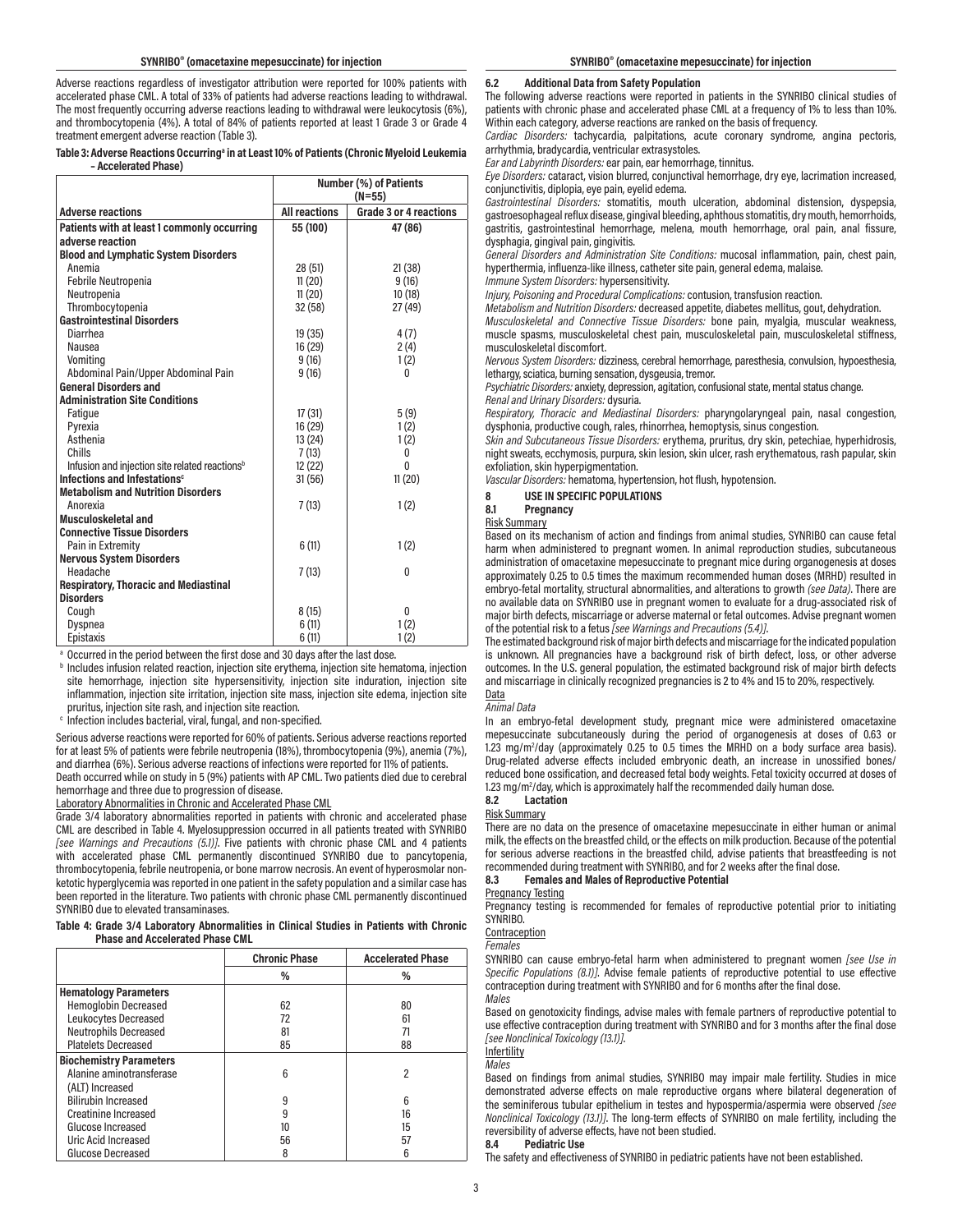#### **8.5 Geriatric Use**

In the chronic and accelerated phase CML efficacy populations 23 (30%) and 16 (46%) patients were ≥65 years of age. For the age subgroups of <65 years of age and ≥65 years of age, there were differences between the subgroups, with higher rates of major cytogenetic responses (MCyRs) in younger patients with CP CML compared with older patients (23% vs. 9%, respectively) and higher rates of major hematologic responses (MaHRs) in older patients with AP CML compared with younger patients (31% vs. 0%, respectively). Patients ≥65 years of age were more likely to experience toxicity, most notably hematologic toxicity.

#### **8.6 Effect of Gender**

Of the 76 patients included in the chronic phase CML population efficacy analysis, 47 (62%) of the patients were men and 29 (38%) were women. For patients with chronic phase CML, the MCyR rate in men was higher than in women (21% vs. 14%, respectively). There were differences noted in the safety profile of omacetaxine mepesuccinate in men and women with chronic phase CML although the small number of patients in each group prevents a definitive assessment. There were inadequate patient numbers in the accelerated phase subset to draw conclusions regarding a gender effect on efficacy.

#### **10 OVERDOSAGE**

A patient in the clinical expanded access program received an overdose of 2.5 mg/m<sup>2</sup> twice daily for 5 days in the 16<sup>th</sup> cycle. The patient presented with gastrointestinal disorders, gingival hemorrhage, alopecia, and Grade 4 thrombocytopenia and neutropenia. When SYNRIBO treatment was temporarily interrupted the gastrointestinal disorders and hemorrhagic syndrome resolved, and neutrophil values returned to within normal range. The alopecia and thrombocytopenia (Grade 1) improved, and SYNRIBO was restarted.

No specific antidote for SYNRIBO overdose is known. Management of overdosage should include general supportive measures, including monitoring of hematologic parameters.

#### **11 DESCRIPTION**

SYNRIBO contains the active ingredient omacetaxine mepesuccinate, a cephalotaxine ester. It is a protein synthesis inhibitor. Omacetaxine mepesuccinate is prepared by a semi-synthetic process from cephalotaxine, an extract from the leaves of *Cephalotaxus sp*. The chemical name of omacetaxine mepesuccinate is cephalotaxine, 4-methyl (2*R*)-hydroxyl-2-(4-hydroxyl-4 methylpentyl) butanedioate (ester).

Omacetaxine mepesuccinate has the following chemical structure:



The molecular formula is  $C_{29}H_{39}NO_9$  with a molecular weight of 545.6 g/mol. SYNRIBO for Injection is a sterile, preservative-free, white to off-white, lyophilized powder in a single-dose vial. Each vial contains 3.5 mg omacetaxine mepesuccinate, 60 mg hydrochloric acid for drug substance solubilization, 10 mg mannitol as a bulking agent, and hydrochloric acid and sodium bicarbonate to adjust pH to 6.

SYNRIBO is intended for subcutaneous administration after reconstitution with 1.0 mL of 0.9% Sodium Chloride Injection, USP. The pH of the reconstituted solution is between 5.5 and 7.0.

#### **12 CLINICAL PHARMACOLOGY**

#### **12.1 Mechanism of Action**

The mechanism of action of omacetaxine mepesuccinate has not been fully elucidated but includes inhibition of protein synthesis and is independent of direct Bcr-Abl binding. Omacetaxine mepesuccinate binds to the A-site cleft in the peptidyl-transferase center of the large ribosomal subunit from a strain of archaeabacteria. In vitro, omacetaxine mepesuccinate reduced protein levels of the Bcr-Abl oncoprotein and Mcl-1, an anti-apoptotic Bcl-2 family member. Omacetaxine mepesuccinate showed activity in mouse models of wild-type and T315I mutated Bcr-Abl CML.<br>12.2 Pharmacodynamics

#### **12.2 Pharmacodynamics**

#### Cardiac Electrophysiology

In an uncontrolled pharmacokinetic study there were no reports of QTcF > 480 ms or ΔQTcF > 60 ms in 21 treated patients who received omacetaxine mepesuccinate 1.25 mg/m<sup>2</sup> BID for 14 consecutive days. There was no evidence for concentration-dependent increases in QTc for omacetaxine mepesuccinate or 4'-DMHHT. Although the mean effect on QTc was 4.2 ms (upper 95% CI: 9.5 ms), QTc effects less than 10 ms cannot be verified due to the absence of a placebo and positive controls.

#### **12.3 Pharmacokinetics**

The dose proportionality of omacetaxine mepesuccinate is unknown. A 90% increase in systemic exposure to omacetaxine mepesuccinate was observed between the first dose and steady state. **Absorption** 

The absolute bioavailability of omacetaxine mepesuccinate has not been determined. Omacetaxine mepesuccinate is absorbed following subcutaneous administration, and maximum concentrations are achieved after approximately 30 minutes.

#### Distribution

The steady-state (mean  $\pm$  SD) volume of distribution of omacetaxine mepesuccinate is approximately 141  $\pm$  93.4 L following subcutaneous administration of 1.25 mg/m<sup>2</sup> twice daily for 11 days . The plasma protein binding of omacetaxine mepesuccinate is less than or equal to 50%. **Elimination** 

The terminal elimination half-life of omacetaxine mepesuccinate in plasma is 14.6 hours. **Metabolism** 

Omacetaxine mepesuccinate is primarily hydrolyzed to 4´-DMHHT via plasma esterases with little hepatic microsomal oxidative and/or esterase-mediated metabolism in vitro.

#### **Excretion**

Following a single subcutaneous dose of radiolabeled omacetaxine mepesuccinate, the mean total recovery of radioactivity in excreta was approximately 81% of the radioactive dose. Approximately 37% of the radioactivity was recovered in urine and approximately 44% in feces. Drug Interaction Studies

*Cytochrome P450 (CYP) Enzymes:* Omacetaxine mepesuccinate and 4´-DMHHT do not inhibit major CYP enzymes in vitro at concentrations that can be expected clinically. The potential for omacetaxine mepesuccinate or 4´-DMHHT to induce CYP enzymes has not been determined.

*Transporter Systems:* Omacetaxine mepesuccinate is a P-glycoprotein (P-gp) substrate in vitro. Omacetaxine mepesuccinate and 4´-DMHHT do not inhibit P-gp mediated efflux of loperamide in vitro at concentrations that can be expected clinically.

# **13 NONCLINICAL TOXICOLOGY**

### **13.1 Carcinogenesis, Mutagenesis, Impairment of Fertility**

No carcinogenicity studies have been conducted with omacetaxine mepesuccinate.

Omacetaxine mepesuccinate was genotoxic in an in vitro chromosomal aberration test system in Chinese hamster ovary (CHO) cells, but was not mutagenic when tested in an in vitro bacterial cell assay (Ames test), and it did not induce genetic damage using an in vivo mouse micronucleus assay.

SYNRIBO may impair male fertility. Studies in mice demonstrated adverse effects on male reproductive organs. Bilateral degeneration of the seminiferous tubular epithelium in testes and hypospermia/aspermia in the epididymides were reported in the highest dose group (2.33 mg/kg/day reduced to 1.67 mg/kg/day; 7 to 5 mg/m<sup>2</sup>/day) following subcutaneous injection of omacetaxine mepesuccinate for six cycles over six months. The doses used in the mice were approximately two to three times the recommended daily human dose based on body surface area.

#### **14 CLINICAL STUDIES**

The efficacy of SYNRIBO was evaluated using a combined cohort of adult patients with CML from two trials. The combined cohort consisted of patients who had received 2 or more approved TKIs and had, at a minimum, documented evidence of resistance or intolerance to dasatinib and/or nilotinib. Resistance was defined as one of the following: no complete hematologic response (CHR) by 12 weeks (whether lost or never achieved); or no cytogenetic response by 24 weeks (i.e., 100% Ph positive [Ph+]) (whether lost or never achieved); or no major cytogenetic response (MCyR) by 52 weeks (i.e., ≥35% Ph+) (whether lost or never achieved); or progressive leukocytosis. Intolerance was defined as one of the following: 1) Grade 3-4 non-hematologic toxicity that does not resolve with adequate intervention; or 2) Grade 4 hematologic toxicity lasting more than 7 days; or 3) any Grade ≥ 2 toxicity that is unacceptable to the patient. Patients with NYHA class III or IV heart disease, active ischemia or other uncontrolled cardiac conditions were excluded.

Patients were treated with omacetaxine mepesuccinate at a dose of 1.25 mg/m<sup>2</sup> administered subcutaneously twice daily for 14 consecutive days every 28 days (induction cycle). Responding patients were then treated with the same dose and twice daily schedule for 7 consecutive days every 28 days (maintenance cycle). Patients were allowed to continue to receive maintenance treatment for up to 24 months. Responses were adjudicated by an independent Data Monitoring Committee (DMC).

### Chronic Phase CML (CP CML)

A total of 76 patients with chronic phase CML were included in the efficacy analysis. The demographics were: median age 59 years, 62% were male, 30% were 65 years of age or older, 80% were Caucasian, 5% were African-American, 4% were Asian and 4% were Hispanic. Thirtysix (47%) patients had failed treatment with imatinib, dasatinib, and nilotinib. Most patients had also received prior non-TKI treatments, most commonly hydroxyurea (54%), interferon (30%), and/or cytarabine (29%). The efficacy endpoint was based on MCyR (adjudicated by a DMC).

#### **Table 5: Efficacy Results Evaluated by DMC for Patients with CP CML**

|                                | <b>Patients</b><br>$(N=76)$ |
|--------------------------------|-----------------------------|
| <b>Primary Response - MCyR</b> |                             |
| Total with MCyR, n (%)         | 14 (18.4)                   |
| 95% confidence interval        | $(10.5\% - 29.0\%)$         |
| Cytogenetic Response, n (%)    |                             |
| Confirmed complete             | 6(7.9)                      |
| Confirmed partial              | 3(3.9)                      |

Cytogenetic response evaluation is based on standard cytogenetic analysis (at least 20 metaphases).

Complete: 0% Ph+ cells, Partial > 0% to 35% Ph+ cells

The mean time to MCyR onset in the 14 patients was 3.5 months. The median duration of MCyR for the 14 patients was 12.5 months (Kaplan-Meier estimate).

#### Accelerated Phase CML (AP CML)

A total of 35 patients with accelerated phase CML were included in the efficacy analysis. The demographics were: median age was 63 years, 57% were male, 46% were 65 years of age or older, 68% were Caucasian, 23% were African-American, 3% were Asian and 3% were Hispanic. Twenty-two (63%) of 35 patients with accelerated phase had failed treatment with imatinib, dasatinib, and nilotinib. Most patients had also received prior non-TKI treatments, most commonly hydroxyurea (43%), interferon (31%), and/or cytarabine (29%). The efficacy endpoint was assessed based on MCyR and MaHR (complete hematologic response [CHR] or no evidence of leukemia [NEL]). The efficacy results for the patients with accelerated phase as adjudicated by the DMC are shown in Table 6.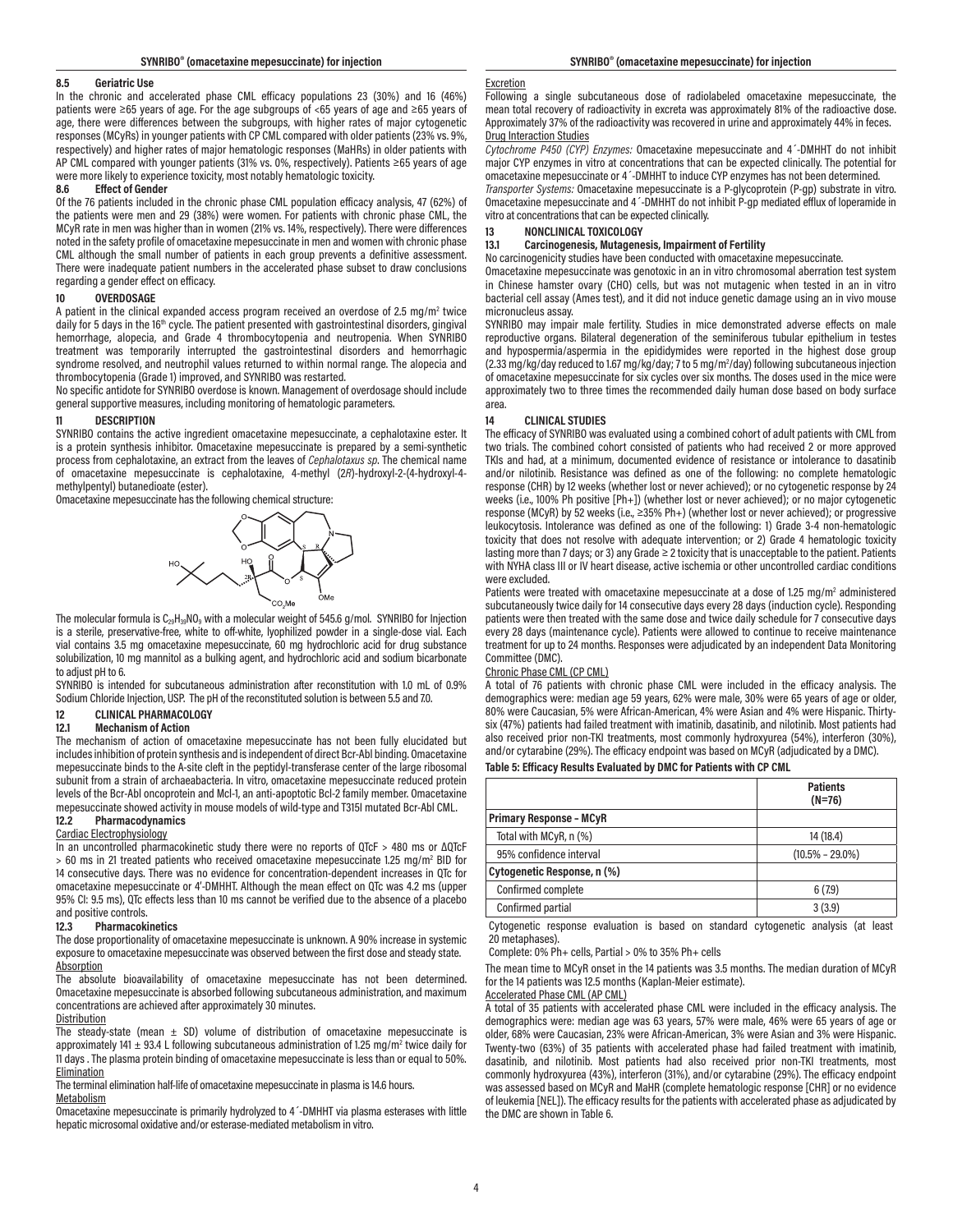#### **Table 6: Efficacy Results Evaluated by DMC for Patients with AP CML**

|                                | <b>Patients</b><br>$(N=35)$ |
|--------------------------------|-----------------------------|
| <b>Primary Response - MaHR</b> |                             |
| Total with MaHR, n (%)         | 5(14.3)                     |
| 95% confidence interval        | $(4.5\% - 30.3\%)$          |
| <b>CHR</b>                     | 4(11.4)                     |
| <b>NEL</b>                     | 1(2.9)                      |
| <b>Primary Response - MCyR</b> |                             |
| Total with MCyR, n (%)         |                             |

MaHR is defined as complete hematologic response (CHR) or no evidence of leukemia (NEL): CHR - absolute neutrophil count  $\geq 1.5 \times 10^9$ /liter, platelets  $\geq 100 \times 10^9$ /liter, no blood blasts, bone marrow blasts < 5%, no extramedullary disease; NEL - Morphologic leukemia-free state, defined as <5% bone marrow blasts.

The mean time to response onset in the 5 patients was 2.3 months. The median duration of MaHR for the 5 patients was 4.7 months (Kaplan-Meier estimate).

#### **15 REFERENCES**

1. OSHA Hazardous Drugs. *OSHA*. http://www.osha.gov/SLTC/hazardousdrugs/index.html.

#### **16 HOW SUPPLIED/STORAGE AND HANDLING**

#### **16.1 How Supplied**

SYNRIBO (omacetaxine mepesuccinate) for Injection is supplied in 8 mL clear glass single-dose vial in individual cartons. Each vial contains 3.5 mg of SYNRIBO (omacetaxine mepesuccinate) for Injection (NDC 63459-177-14).

#### **16.2 Storage and Handling**

Store unopened vials at 20°C to 25°C (68°F to 77°F); excursions permitted from 15°C to 30°C (59°F to 86°F) [see USP Controlled Room Temperature]. Prior to re-constitution, keep product in carton to protect from light.

Omacetaxine mepesuccinate is a cytotoxic drug. Follow special handling and disposal procedures<sup>1</sup>. . **17 PATIENT COUNSELING INFORMATION**

### Availability of Medication Guide and Instructions for Use

Advise the patient and/or caregiver to read the FDA-approved patient labeling (Medication Guide and Instructions for Use). Assist patients and caregivers in understanding their contents and give them the opportunity to discuss the contents of the Medication Guide and Instructions for Use and to obtain answers to any questions they may have prior to initiating therapy. The complete text of the Medication Guide and Instructions for Use are attached to the prescribing information. Patient Training

Once it is determined that a patient is an appropriate candidate for self-administration or administration by a caregiver, ensure that patients receive the necessary supplies for home administration of SYNRIBO and train them on the following *[see Dosage and Administration (2.4, 2.5, 2.6. 2.7)]:*

- How to transport reconstituted SYNRIBO in a secure container or packaging and under recommended temperature conditions.
- Acceptable storage conditions and use times for reconstituted SYNRIBO:
- When stored in a refrigerator (2°C to 8°C [36°F to 46°F]), use within 6 days (144 hours). ▪ When stored at room temperature (not to exceed 25°C [77°F]), use within 12 hours.
- If stored in a refrigerator, keep SYNRIBO from coming into contact with food or drink.
- To wear disposable gloves and protective eyewear when handling SYNRIBO.
- To wash hands before putting on gloves and after removing gloves.
- Not to eat or drink while handling SYNRIBO. To administer SYNRIBO in an area away from food or food preparation areas.
- To administer SYNRIBO in a location away from children and pregnant women.
- Proper subcutaneous injection technique including acceptable sites.
- The importance of body site selection for administering the injection, as well as the importance of alternating the injection sites. Advise patients to not inject SYNRIBO into areas of the skin that are tender, red, bruised, hard, or that have scars or stretch marks.
- In the case of a missed dose: If a patient misses an injection, skip the missed dose and the patient should give the next scheduled injection at the next scheduled time. Inform patients NOT to give two injections to make up for a missed injection.
- In the case that SYNRIBO comes into contact with a patient's skin or eyes: Advise patients to wash exposed skin with soap and water and in the case of eye exposure, thoroughly flush the eye with water. After washing or flushing, advise patients to call their healthcare provider immediately.
- In the case that too much SYNRIBO is injected or that SYNRIBO is accidentally swallowed: Instruct patients to contact their healthcare provider immediately if they have injected too much SYNRIBO, or if someone has swallowed SYNRIBO.
- Disposal procedures, including use of an appropriate biohazard container and return of the container to the clinic or pharmacy for final disposal. Inform patients NOT to recap or clip the used needle and not to place used needles, syringes, vials, and other used supplies in a household trash or recycle container.
- Accidental spillage procedures, including wiping the spilled liquid with the absorbent pad (using protective eyewear and gloves), washing the area with water and soap, and proper disposal of materials.

#### Myelosuppression

Advise patients of the likelihood that SYNRIBO will cause a decrease in white blood cells, platelets, and red blood cells and that monitoring of these parameters will be needed. Instruct patients to contact a health care professional if they develop a fever, or other signs/symptoms of infection; shortness of breath, significant fatigue, or bleeding *[see Warnings and Precautions (5.1)]*.

#### **SYNRIBO® (omacetaxine mepesuccinate) for injection SYNRIBO® (omacetaxine mepesuccinate) for injection**

#### **Bleeding**

Advise patients of the possibility of serious bleeding due to low platelet counts. Instruct patients to report immediately any signs or symptoms suggestive of hemorrhage (unusual bleeding, easy bruising or blood in urine or stool; confusion, slurred speech, or altered vision). Instruct patients to report in advance if they plan to have any dental or surgical procedures *[see Warnings and Precautions (5.2)]*.

#### **Hyperglycemia**

Advise patients with diabetes of the possibility of hyperglycemia and the need for careful monitoring of blood glucose levels. Patients with poorly controlled diabetes mellitus should not be treated with omacetaxine mepesuccinate until good glycemic control has been established *[see Warnings and Precautions (5.3)]*.

#### Gastrointestinal Distress

Advise patients that they may experience nausea, diarrhea, abdominal pain, constipation, and vomiting. If these symptoms persist, they should seek medical attention.

#### Fatigue

Advise patients that SYNRIBO may cause tiredness and to avoid driving any vehicle or operating any dangerous tools or machinery if they experience this side effect.

### Rash

Advise patients that they may experience skin rash. Advise patients to immediately report severe or worsening rash or itching.

### Alopecia

Advise patients that they may experience hair loss.

### Embryo-Fetal Toxicity

Advise pregnant women and females of reproductive potential of the potential risk to a fetus. Advise females to inform their healthcare provider of a known or suspected pregnancy *[see Warnings and Precautions (5.4) and Use in Specific Populations (8.1, 8.3)]*. Advise female patients of reproductive potential to use effective contraception during treatment with SYNRIBO and for 6 months after the final dose *[see Use in Specific Populations (8.1, 8.3)]*.

Advise males with female partners of reproductive potential to use effective contraception during treatment with SYNRIBO and for 3 months after the final dose *[see Use in Specific Populations (8.3) and Nonclinical Toxicology (13.1)]*.

Lactation

Advise females not to breastfeed during treatment with SYNRIBO and for 2 weeks after the final dose *[see Use in Specific Populations (8.2)]*.

**Infertility** 

Advise males of reproductive potential that SYNRIBO may impair fertility *[see Use in Specific Populations (8.3)]*.

SYN-007



**Distributed by:**

Teva Pharmaceuticals USA, Inc. Parsippany, NJ 07054

© Cephalon, Inc., a wholly-owned subsidiary of Teva Pharmaceutical Industries Ltd. All rights reserved.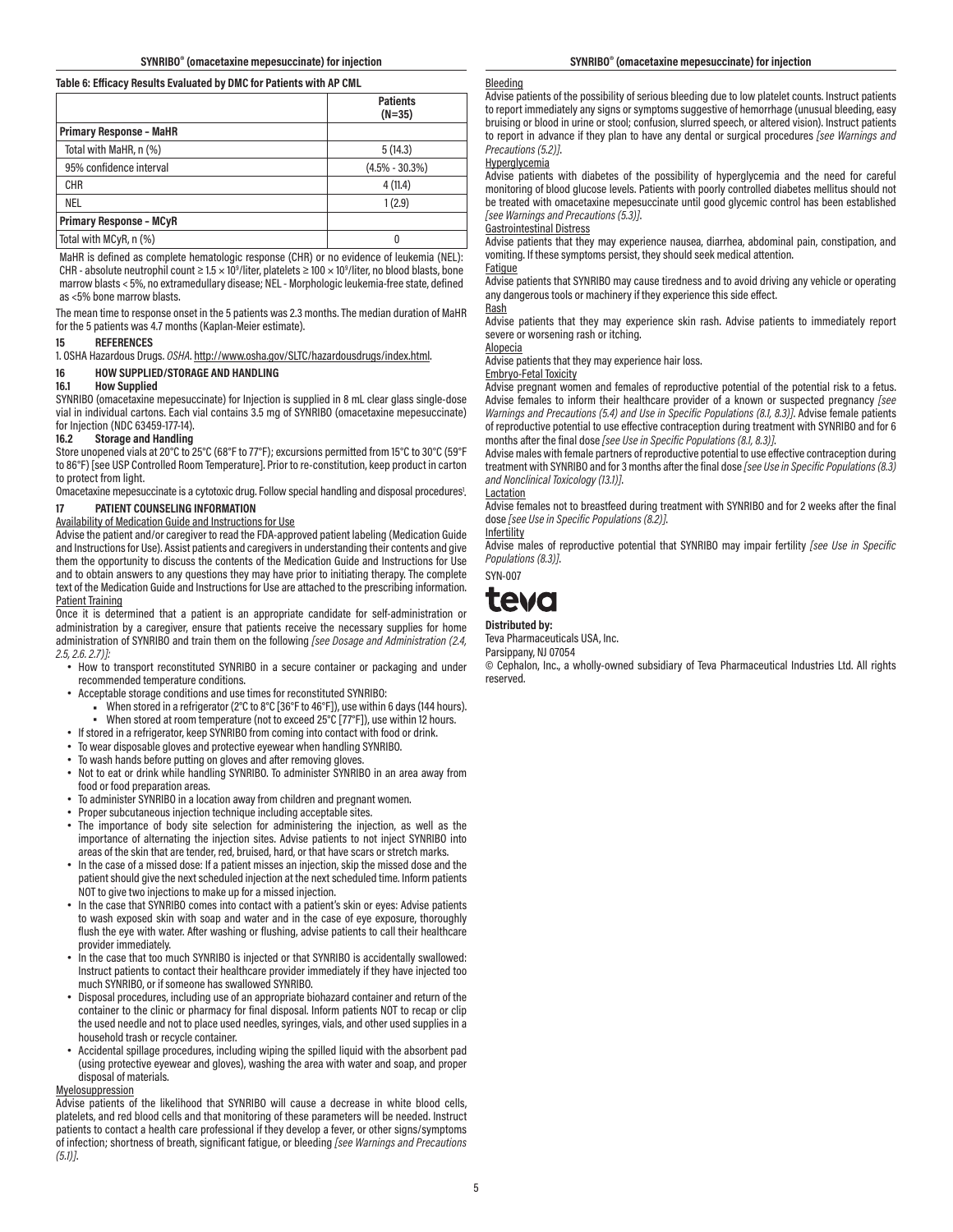### **MEDICATION GUIDE SYNRIBO® (sin-RYE-bo) (omacetaxine mepesuccinate) for injection, for subcutaneous use**

**What is the most important information I should know about SYNRIBO? SYNRIBO can cause serious side effects including:**

- **Low blood counts.** Low blood counts are common when using SYNRIBO, including low red blood cells, white blood cells, and platelets, and can be severe. If your white blood cell count becomes very low, you are at increased risk for infection which can lead to death. Your healthcare provider will check your blood counts regularly during treatment with SYNRIBO. Tell your healthcare provider right away if you get any of the following symptoms:
	-
	-
- 。 feeling very tired<br>△ chills o shortness of brea
- 
- ∘ chills ∘ shortness of breath<br>∘ body aches ∘ bleeding (see below ◦ bleeding (see below)
- **Bleeding.** SYNRIBO causes severe low platelet counts that may increase your risk of severe bleeding. Severe low platelet counts can cause you to have bleeding in your brain that can lead to death, or severe stomach bleeding. Your healthcare provider will check your platelet counts regularly during treatment with SYNRIBO. Tell your healthcare provider right away if you get any of the following symptoms:<br>  $\circ$  unusual bleeding  $\circ$  confusion
	-
- unusual bleeding<br>◦ easy bruising
- slurred speech<br>◦ vision changes ◦ blood in urine or stool

See **"What are the possible side effects of SYNRIBO?"** for more information about side effects.

## **What is SYNRIBO?**

SYNRIBO is a prescription medicine used to treat adults with a type of blood cancer called chronic myeloid leukemia (CML):

- that is in the chronic phase or accelerated phase, and
- who have not responded to (resistant) or cannot tolerate 2 or more medicines called tyrosine kinase inhibitors.

It is not known if SYNRIBO is safe and effective in children.

### **Before using SYNRIBO, tell your healthcare provider about all of your medical conditions, including if you:**

- have diabetes or a family history of diabetes<br>• have bleeding problems
- have bleeding problems
- plan to have any dental or surgical procedures
- are pregnant or plan to become pregnant. SYNRIBO can harm your unborn baby. You should not become pregnant during treatment with SYNRIBO. Tell your healthcare provider right away if you become pregnant or think you may be pregnant during treatment with SYNRIBO.
- **Females who are able to become pregnant:**
- ◦ Your healthcare provider may give you a pregnancy test before you start treatment with SYNRIBO.
- ◦ You should use effective birth control (contraception) during treatment with SYNRIBO and for 6 months after the final dose.

**Males** with female partners who are able to become pregnant should use effective birth control during treatment with SYNRIBO and for 3 months after the final dose.

• are breastfeeding or plan to breastfeed. It is not known if SYNRIBO passes into your breast milk. Do not breastfeed during treatment with SYNRIBO and for 2 weeks after the final dose.

**Tell your healthcare provider about all the medicines you take,** including prescription and over-the-counter medicines, vitamins, and herbal supplements. Know the medicines you take. Keep a list of them to show your healthcare provider and pharmacist when you get a new medicine.

### **How should I use SYNRIBO?**

- **Follow the detailed Instructions for Use at the end of this Medication Guide for information about the right way to:**
	- ◦ **properly handle and inject SYNRIBO**
	- ◦ **dispose of used supplies for injecting SYNRIBO**
- ◦ **clean up any spilled SYNRIBO**
- Your healthcare provider will tell you how much SYNRIBO to inject and the timing of when to inject it. Inject SYNRIBO exactly as prescribed.
- Do not change your dose or the timing of when you inject SYNRIBO, unless your healthcare provider tells you to.
- SYNRIBO is given as an injection under the skin (subcutaneous injection) of your thigh or stomach-area (abdomen). The injection can be given in the back of the arm if a caregiver is giving the injection.
- If your healthcare provider decides that you or a caregiver can inject SYNRIBO, your healthcare provider will show you or your caregiver how to prepare for an injection and how to inject SYNRIBO before you use it for the first time.
- Inject SYNRIBO 2 times each day, about every 12 hours.
- Your healthcare provider may tell you to stop using SYNRIBO for a period of time, or tell you to use SYNRIBO less often if you get certain side effects.
- Your healthcare provider will arrange for you to receive syringes filled with SYNRIBO that are ready to inject, along with the other supplies that you will need to inject SYNRIBO. Each syringe contains 1 dose of SYNRIBO as prescribed by your healthcare provider.
- Follow your healthcare provider's instructions for how to carry (transport) SYNRIBO using ice packs or a cooler.
- Do not eat or drink while handling SYNRIBO.<br>• Inject SYNRIBO in a place away from children
- Inject SYNRIBO in a place away from children and pregnant women.<br>• You ar your caregiver should wear gloves and protective evewes
- You or your caregiver should wear gloves and protective eyewear, for example protective eyeglasses (not regular eyeglasses) or face shield when handling SYNRIBO and while giving your injection.
- If you or your caregiver get SYNRIBO on your skin, wash the area with soap and water and call your healthcare provider right away.
- If you or your caregiver get SYNRIBO in your eyes, flush your eyes with water and call your healthcare provider right away.
- If you miss a dose of SYNRIBO, just skip the missed dose. Give your next injection of SYNRIBO at your next scheduled time. Do not give 2 doses of SYNRIBO at the same time to make up for a missed dose.
- If you inject too much SYNRIBO, call your healthcare provider or go to the nearest emergency room right away. Follow your healthcare provider's instructions for when you should inject your next dose of SYNRIBO.
- If someone other than the patient is injected with SYNRIBO, or if anyone accidentally swallows SYNRIBO, call your healthcare provider or get emergency help right away.

### **What should I avoid while using SYNRIBO?**

SYNRIBO may cause tiredness. Avoid driving or operating dangerous tools or machinery if you develop tiredness when using SYNRIBO.

**What are the possible side effects of SYNRIBO?**

- **SYNRIBO may cause serious side effects, including:**
- See **"What is the most important information I should know about SYNRIBO?"**
- **High blood sugar levels (hyperglycemia).** If you have diabetes or are at risk for diabetes, your healthcare provider will check your blood sugar levels often during treatment with SYNRIBO. If you have diabetes or if your blood sugar is not well controlled, your healthcare provider may decide not to start treatment with SYNRIBO until your diabetes is under control first.

*continued*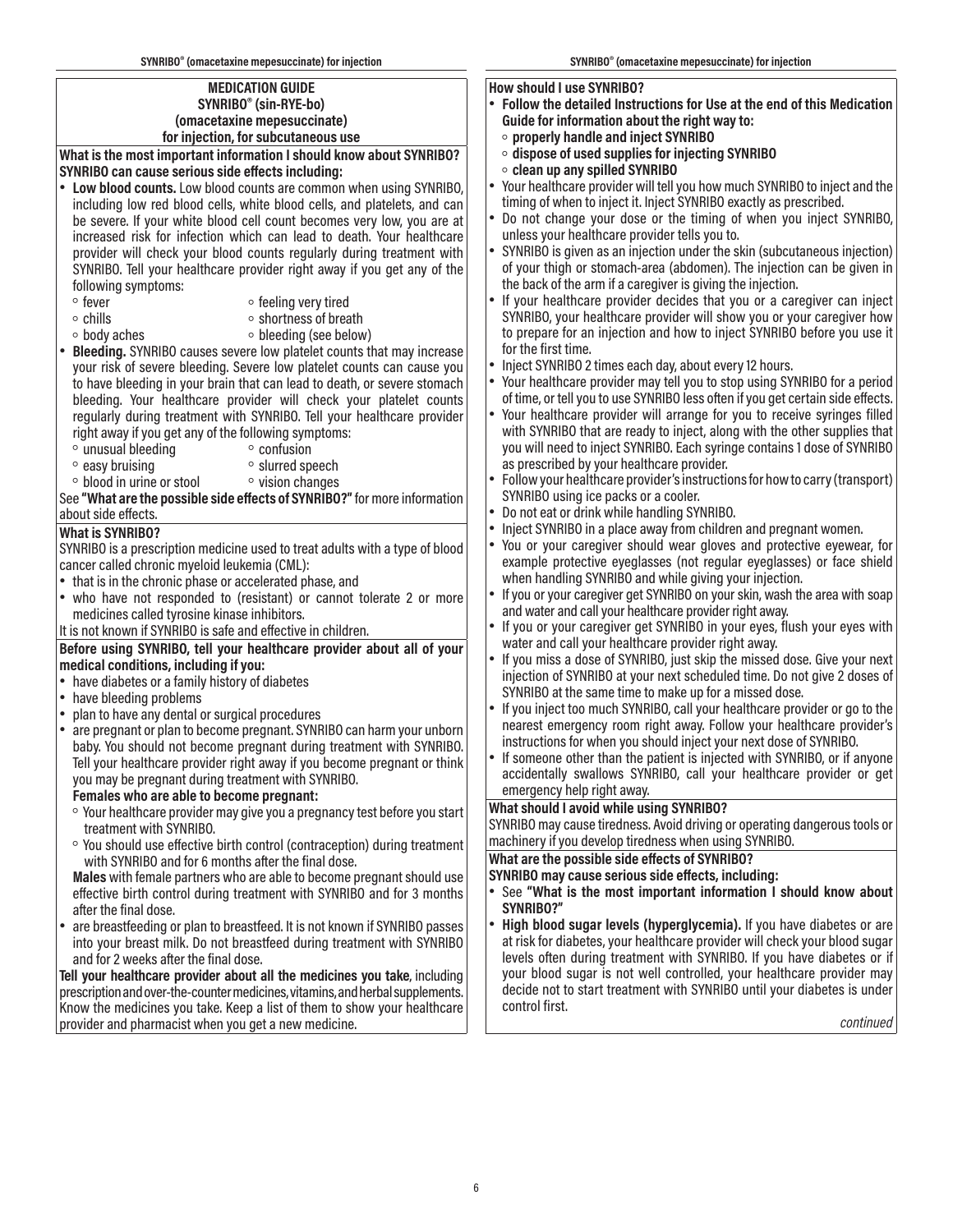### **The most common side effects of SYNRIBO include:**

- infections. See the information about low blood cell counts in the section
- "**What is the most important information I should know about SYNRIBO**?"
- diarrhea weakness
- 
- tiredness

Tell your healthcare provider or get medical help right away if you get nausea, diarrhea, stomach (abdominal) pain, severe or worsening skin rash, or itching that does not go away.

• redness, swelling, or pain at injection site<br>• fever

You may have hair loss during treatment with SYNRIBO.

SYNRIBO may cause fertility problems in males, which may affect your ability to have children. Talk to your healthcare provider if this is a concern for you. These are not all of the side effects of SYNRIBO.

Call your doctor for medical advice about side effects. You may report side effects to FDA at 1-800-FDA-1088.

### **How should I store SYNRIBO?**

- Carry (transport) SYNRIBO as instructed by your healthcare provider. It is important to use ice packs or a cooler.
- When stored in a refrigerator 36°F to 46°F (2°C to 8°C), **use SYNRIBO within 6 days from when it was mixed.**
- When stored at room temperature, 68°F to 77°F (20°C to 25°C), **use SYNRIBO within 12 hours from when it was mixed.**
- When stored in a refrigerator, keep SYNRIBO from coming into contact with food or drink.

### **Keep SYNRIBO and all medicines out of the reach of children.**

### **General information about the safe and effective use of SYNRIBO.**

Medicines are sometimes prescribed for purposes other than those listed in a Medication Guide. Do not use SYNRIBO for a condition for which it was not prescribed. Do not give SYNRIBO to other people even if they have the same symptoms you have. It may harm them. You can ask your healthcare provider or pharmacist for information about SYNRIBO that is written for health professionals.

**What are the ingredients in SYNRIBO?**

### **Active ingredient:** omacetaxine mepesuccinate

**Inactive ingredients:** hydrochloric acid, mannitol, sodium bicarbonate

**Distributed by:** Teva Pharmaceuticals USA, Inc. Parsippany, NJ 07054

# teva

# SYNMG-003

For more information, go to www.synribo.com or call Teva Pharmaceuticals at 1-888-483-8279.

This Medication Guide has been approved by the U.S. Food and Drug Administration.

Revised: May 2021

© Cephalon, Inc., a wholly-owned subsidiary of Teva Pharmaceutical Industries Ltd. All rights reserved.

### **Instructions for Use SYNRIBO® (sin-RYE-bo) (omacetaxine mepesuccinate) for injection, for subcutaneous use**

Read this Instructions for Use before you inject SYNRIBO for the first time and each time you get a refill. Also read the Medication Guide for SYNRIBO. Before you or your caregiver injects SYNRIBO, your healthcare provider will show you how to properly:

- handle syringes and inject SYNRIBO
- dispose of used supplies for injecting SYNRIBO
- clean up any spilled SYNRIBO

## **Important:**

- Be sure that you store SYNRIBO exactly as your healthcare provider tells you to. See the section "**How should I store SYNRIBO**?" in the Medication Guide.
- **Never try to re-cap the needle.** This could cause a needle-stick injury.
- If SYNRIBO comes into contact with your skin, wash the area well with soap and water.

Your healthcare provider will arrange for you to receive all of the supplies that you will need for each injection of SYNRIBO:

- syringe with attached needle, containing SYNRIBO for injection
- protective eyewear, such as protective eyeglasses (not regular eyeglasses) or face shield
- gloves
- disposal biohazard container
- absorbent pads for use to clean up an accidental spill of SYNRIBO
- alcohol swabs
- gauze pads

You may also need an adhesive bandage.

### **Never mix SYNRIBO yourself. If you don't receive syringes already filled with SYNRIBO, contact your doctor or pharmacy.**

- **Step 1**. Preparing to give an injection of SYNRIBO.
- Find a clean flat work surface.
- Wash your hands well with soap and water.
- Put on a pair of gloves and your protective eyewear before you handle the syringe containing SYNRIBO. Wearing gloves and protective eyewear (even if you wear glasses) protects you from splashes or spills. See Figure A.
- Look at the date printed on the syringe label to make sure that the expiration date has not passed. Do not use if the expiration date has passed and contact your doctor or pharmacy immediately.
- Gather the rest of your supplies and place them on your work surface.

**Figure A**



**Step 2**. Choose an injection site.

- You may inject SYNRIBO into your thigh or stomach-area (abdomen). See Figure B. The injection can be given in the back of your arm if a caregiver is giving the injection. See Figure C.
- Use a different site for each injection to help decrease tenderness at the injection site. Each injection site should be at least 1 inch away from any recently used injection site.
- Do not inject SYNRIBO into areas of your skin that are tender, red, bruised, hard, or that have scars or stretch marks.